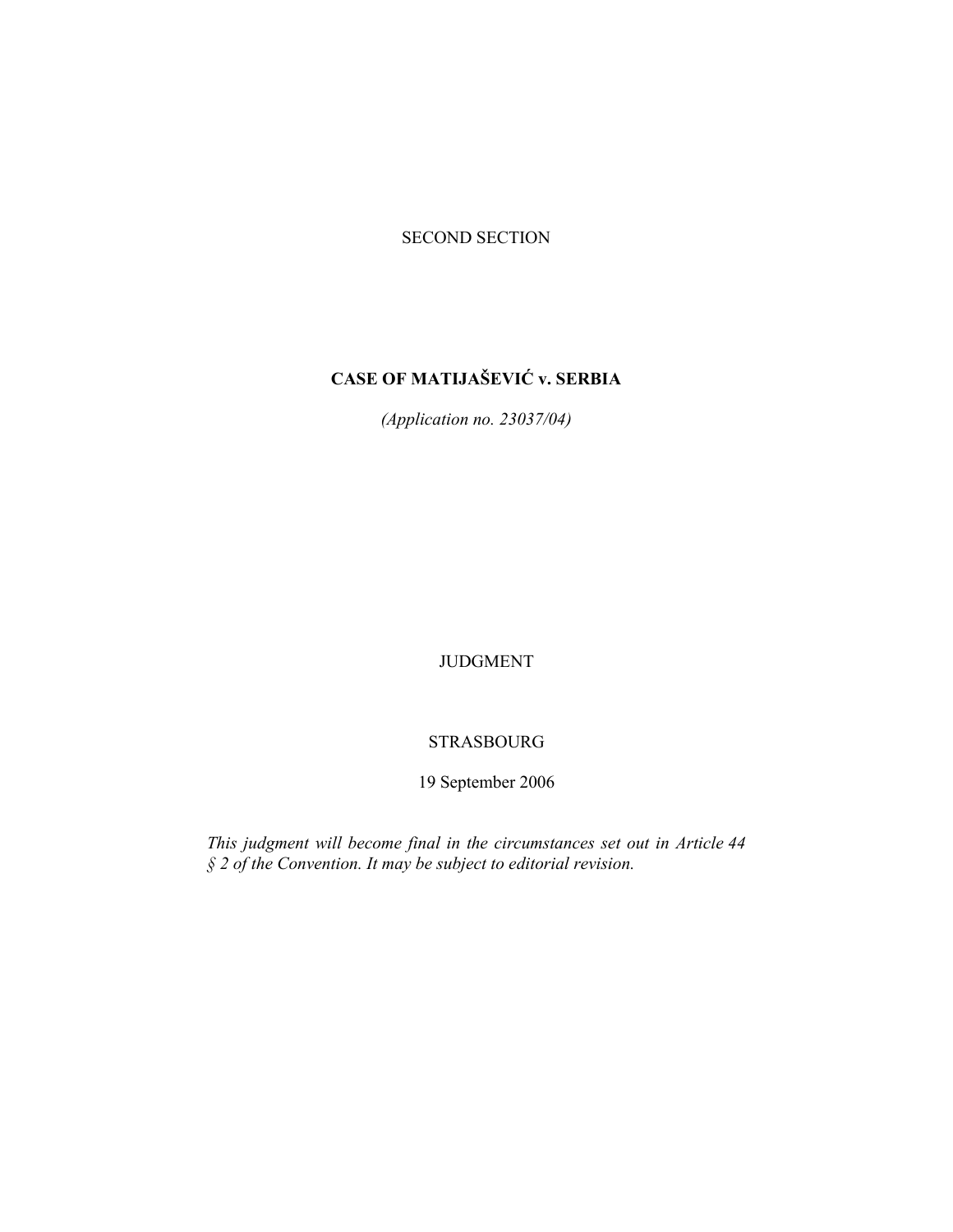In the case of Matijašević v. Serbia,

The European Court of Human Rights (Second Section), sitting as a Chamber composed of:

Mr J.-P. COSTA, *President*,

Mr A.B. BAKA,

Mr I. CABRAL BARRETO,

- Mrs A. MULARONI,
- Mrs E. FURA-SANDSTRÖM,
- Ms D. JOČIENĖ,
- Mr D. POPOVIĆ

and Mrs S. DOLLÉ, *Section Registrar*,

Having deliberated in private on 29 August 2006,

Delivers the following judgment, which was adopted on that date:

### **PROCEDURE**

1. The case originated in an application (no. 23037/04) against the State Union of Serbia and Montenegro, subsequently succeeded by Serbia (see paragraphs 22-25 below), lodged with the Court under Article 34 of the Convention for the Protection of Human Rights and Fundamental Freedoms ("the Convention") by, at that time, a citizen of the State Union of Serbia and Montenegro, Mr Milija Matijašević ("the applicant"), on 20 May 2004.

2. The applicant was represented by Mr V. Beljanski, Mr S. Beljanski and Ms G. Francuski, all lawyers practising in Novi Sad. The Government of the State Union of Serbia and Montenegro, initially, and the Government of Serbia, subsequently, ("the Government") were represented by their Agent, Mr S. Carić.

3. On 8 June 2005 the Court decided to communicate the application to the Government. Under the provisions of Article 29 § 3 of the Convention, it was decided that the merits of the application would be examined together with its admissibility.

# THE FACTS

### I. THE CIRCUMSTANCES OF THE CASE

4. The applicant was born in 1976 and is currently serving a prison sentence.

5. On 7 May 2003 the applicant was arrested and remanded in custody by the investigating judge of the District Court in Novi Sad on suspicion of fraud and murder offences.

6. On 4 November 2003 the District Public Prosecutor's Office in Novi Sad issued an indictment against the applicant, charging him with fraud and incitement to commit murder.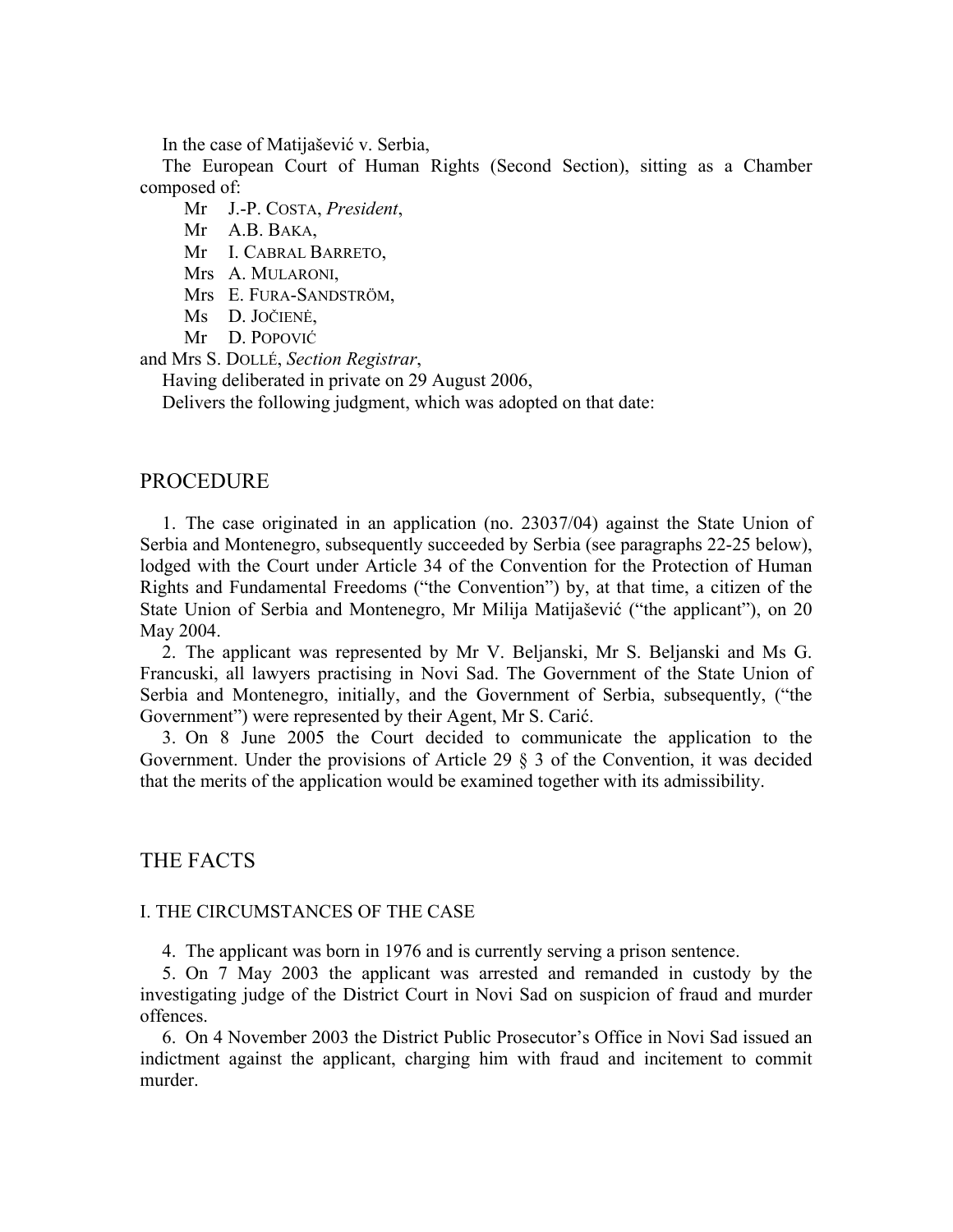7. On 2 April 2004 the three-judge panel of the District Court in Novi Sad extended the applicant's detention on remand for another two months. In its reasoning, justifying this decision, the panel relied on the applicant's prior convictions as well as his persistent anti-social behaviour. In addition, the panel expressly stated that the applicant had "committed the criminal offences which are the subject of this prosecution" (*"počinio kriv. dela koja su predmet ove optužbe"*) and concluded that the applicant, if released, would be likely to continue committing crimes.

8. On 16 April 2004 the applicant appealed to the Supreme Court of Serbia, requesting that his detention be terminated or, alternatively, that the remand decision be quashed and the case remitted to the District Court in Novi Sad for reconsideration. He argued, *inter alia*, that, since the impugned decision had prejudged the outcome of the pending criminal case, it had blatantly breached his fundamental right to be presumed innocent as "guaranteed in the Criminal Procedure Code, the Constitution of the Republic of Serbia and indeed Article 6 § 2 of the European Convention of Human Rights and Fundamental Freedoms".

9. On 22 April 2004 the Supreme Court of Serbia rejected the appeal, focusing exclusively on the applicant's prior criminal convictions and the alleged danger that he would commit other crimes if released. It did not refer to the applicant's submission concerning the presumption of innocence.

10. On 27 May 2004 the District Court in Novi Sad found the applicant guilty of incitement to murder and sentenced him to eight years in prison.

11. On 23 September 2004 the Supreme Court of Serbia upheld the judgment of the District Court in Novi Sad. As stated by the applicant in a separate case currently pending before this Court (application no. 31617/05), his lawyer received this decision on 7 March 2005.

### II. RELEVANT DOMESTIC LAW

**A. Charter on Human and Minority Rights and Civic Freedoms of the State Union of Serbia and Montenegro (Povelja o ljudskim i manjinskim pravima i građanskim slobodama državne zajednice Srbija i Crna Gora; published in the Official Gazette of Serbia and Montenegro - OG SCG - no. 6/03)** 

12. Articles 19 and 9 § 2 of the Charter provided as follows:

#### **Article 19**

 "Everyone is deemed innocent until his guilt of a criminal offence is proven by a final decision of a court of law."

#### **Article 9 § 2**

"Everyone who believes that any of his human or minority rights guaranteed by this Charter has been violated or denied by an individual act or action of a State Union institution, or a member state body or organization exercising public powers, shall have the right to submit a complaint to the Court of Serbia and Montenegro, if no other legal redress is provided in a member state, in accordance with the Constitutional Charter."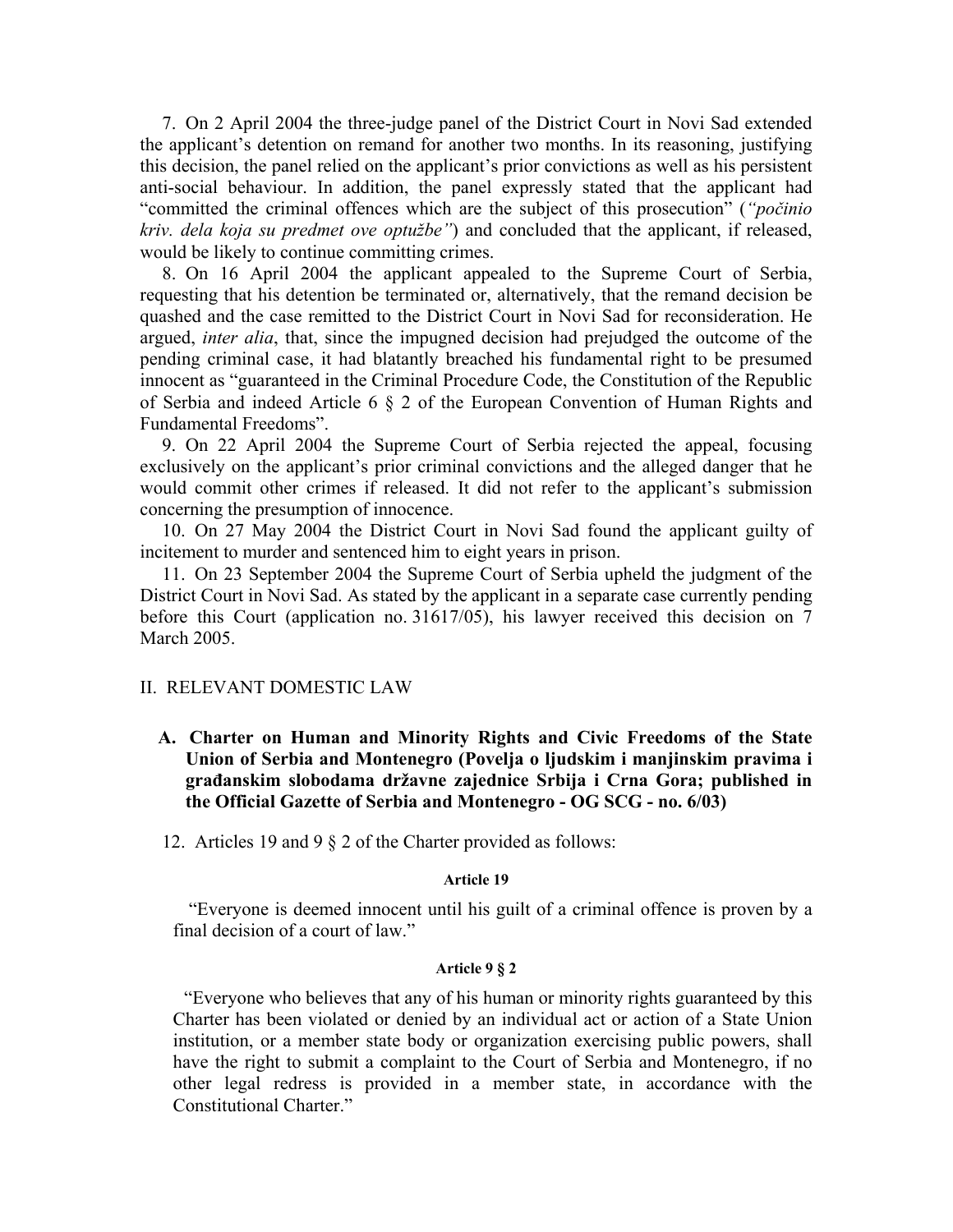## **B. Constitutional Charter of the State Union of Serbia and Montenegro (Ustavna povelja državne zajednice Srbija i Crna Gora; published in OG SCG no. 1/03)**

13. The relevant part of Article 46 of the Constitutional Charter provided as follows:

"The Court of Serbia and Montenegro: ...

- decides with respect to complaints filed by citizens in cases where an institution of Serbia and Montenegro has infringed their rights and freedoms guaranteed by the Constitutional Charter, if no other legal redress has been provided; ..."

### **C. Constitution of the Republic of Serbia (Ustav Republike Srbije; published in the Official Gazette of the Republic of Serbia - OG RS - no. 1/90)**

14. Article 23 § 3 of this Constitution provides as follows:

 "No one shall be considered guilty of a criminal offence until so proven by a final decision of a court of law."

# **D. Obligations Act (Zakon o obligacionim odnosima; published in the Official Gazette of the Socialist Federal Republic of Yugoslavia - OG SFRY - nos. 29/78, 39/85, 45/89, 57/89 and the Official Gazette of the Federal Republic of Yugoslavia - OG FRY - no. 31/93)**

15. Under Articles 199 and 200 of the Obligations Act, *inter alia*, anyone who has suffered fear, physical pain or, indeed, mental anguish as a consequence of a breach of "personal rights" ("*prava ličnosti*") may, depending on their duration and intensity, sue for financial compensation before the civil courts and, in addition, request other forms of redress "which may be capable" of affording adequate non-pecuniary satisfaction.

# **E. Court of Serbia and Montenegro Act (Zakon o Sudu Srbije i Crne Gore, published in OG SCG no. 26/03)**

16. The relevant provisions of this legislation were as follows:

### **Article 62 § 1**

"A citizen's complaint may be filed by anyone who considers that an individual act or action of an institution of Serbia and Montenegro, or a member State body or organization exercising public powers, has violated his human or minority right, if no other avenue of legal redress is provided or if redress has not been secured within a member State."

#### **Article 64**

"A citizen's complaint may be filed within three months of the date of receipt of the individual decision or the commission or cessation of an action in violation of a human or minority right guaranteed by the Constitutional Charter."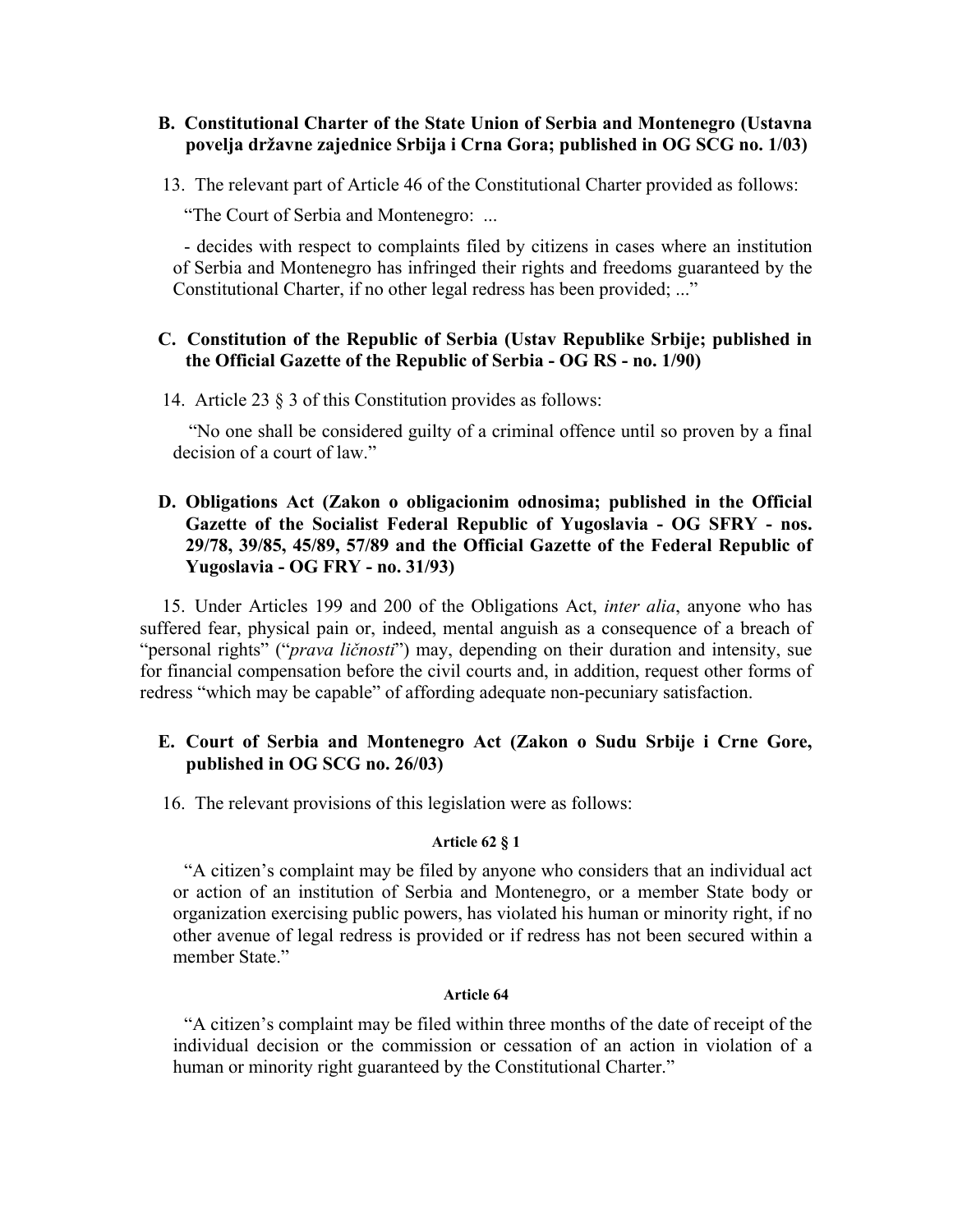#### **Article 65 §§ 1 and 2**

"If the Court finds that an individual decision or action is in violation of a human or minority right guaranteed by the Constitutional Charter, it may annul the individual decision in question, ban the continuation of such actions or order the implementation of other specific measures and, in view of the circumstances of each case, order the removal of all consequences stemming from such decisions and/or actions.

The decision of the Court accepting a citizen's complaint shall constitute a legal basis for requesting compensation or the removal of other adverse consequences before a competent body, in accordance with law."

#### III. REPORTS OF THE COUNCIL OF EUROPE

17. In a Council of Europe report on the State Union of Serbia and Montenegro of 30 April 2004, it was stated that the Court of Serbia and Montenegro had still not been established and that the setting-up of such a court had not been considered a priority by the State Union authorities since the accession to the Convention (Serbia and Montenegro: Compliance with obligations and commitments and implementation of the post-accession co-operation programme, document presented by the Secretary General of the Council of Europe, fourth report, February - April 2004, § 27).

18. In a subsequent report of 13 July 2005, the Council of Europe found that the Court of Serbia and Montenegro had at last started operating in January 2005. The court's financing, however, had not been fully secured. Finally, 200 individual human rights complaints had been registered as cases, but no decisions had yet been rendered (Serbia and Montenegro: Compliance with obligations and commitments and implementation of the post-accession co-operation programme, document presented by the Secretary General, eight report, March 2005 - June 2005, §§ 14 and 44).

### IV. RESERVATION UNDER ARTICLE 13 OF THE CONVENTION

19. In its reservation contained in the instrument of ratification of the Convention and its Protocols, deposited with the Council of Europe on 3 March 2004, the Government of the State Union of Serbia and Montenegro stated that "the provisions of Article 13 shall not apply in relation to the legal remedies within the jurisdiction of the Court of Serbia and Montenegro, until the said Court becomes operational in accordance with Articles 46 to 50 of the Constitutional Charter of the State Union of Serbia and Montenegro (*Službeni list Srbije i Crne Gore*, no. 1/03)".

20. This reservation was withdrawn by a letter from the Permanent Representation of the State Union of Serbia and Montenegro, dated 11 July 2005, registered at the Secretariat General on 15 July 2005.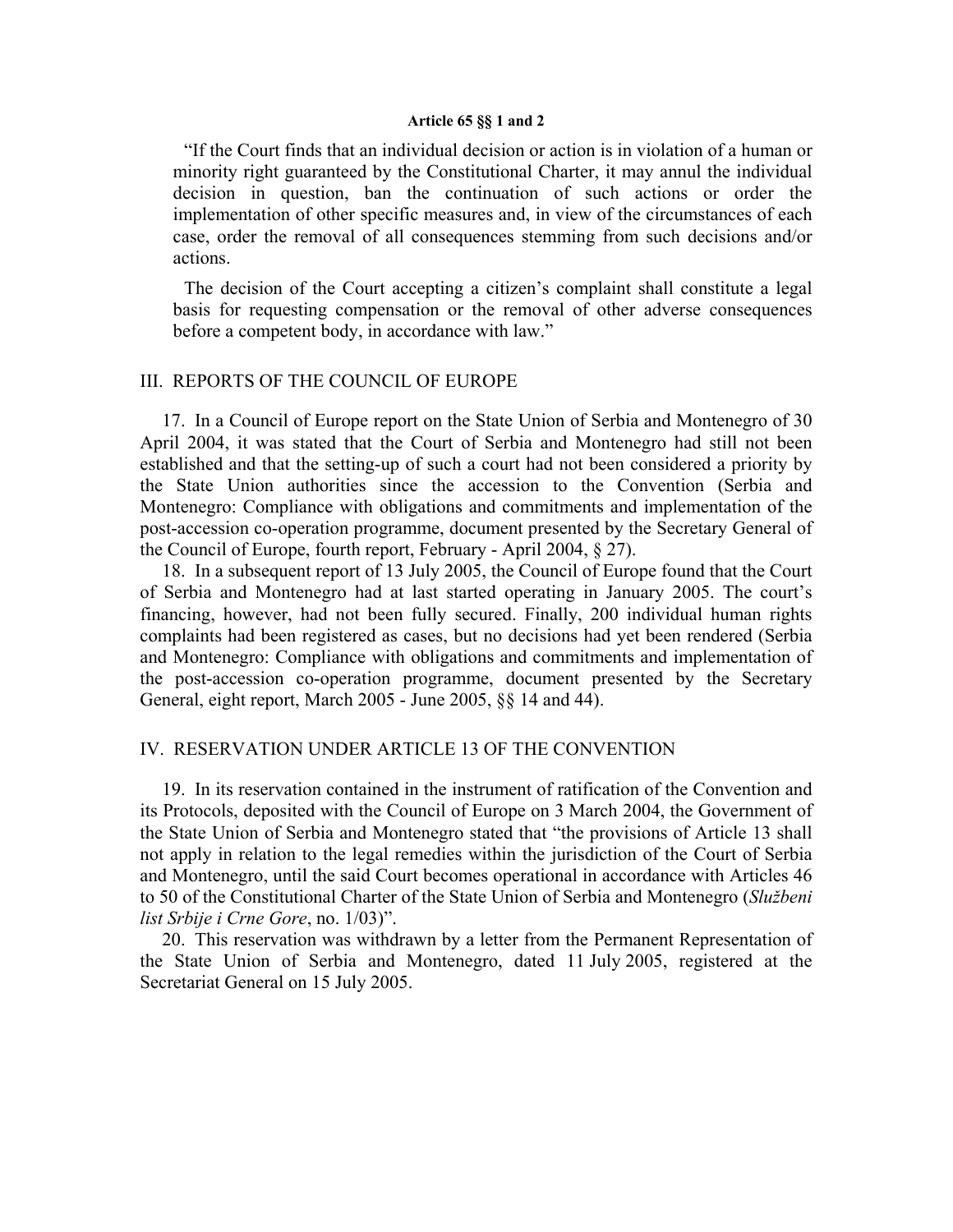# V. LETTER OF THE COURT OF SERBIA AND MONTENEGRO DATED 16 JANUARY 2006

21. In this letter, the Court of Serbia and Montenegro clarified that it was yet to rule in respect of a single "citizen's appeal". In so doing, it pointed out that the reason for this was the proposed modification of the relevant legislation regulating the court's work which, at the time, was still pending (Statement No. 20/60, provided in the context of a separate application pending before this Court; application no. 2361/05).

### VI. THE SUCCESSION OF SERBIA

22. The State Union of Serbia and Montenegro ratified the Convention on 3 March 2004.

23. Following a referendum, on 3 June 2006 Montenegro declared its independence from the State Union of Serbia and Montenegro whereby the latter ceased to exist together with all of its bodies including the Court of Serbia and Montenegro.

24. On 5 June 2006 the President of Serbia informed the Secretary General of the Council of Europe that Serbia was the sole successor of the former State Union of Serbia and Montenegro

25. In its decision of 14 June 2006 the Committee of Ministers of the Council of Europe, *inter alia*, noted: i) that "Serbia ... [had continued] ... the membership of [the State Union of] Serbia and Montenegro in the Council of Europe with effect from 3 June 2006", and ii) that it had remained a party to a number of Council of Europe conventions signed and ratified by the former State Union of Serbia and Montenegro, including the Convention for the Protection of Human Rights and Fundamental Freedoms.

# THE LAW

# I. ALLEGED VIOLATION OF ARTICLE 6 § 2 OF THE CONVENTION

26. Under Article 6 § 2 of the Convention, in his application introduced on 20 May 2004, the applicant complained that in the course of reviewing his detention on remand, on 2 April 2004, the District Court in Novi Sad declared him guilty before his guilt had been proven according to law and, further, that on 22 April 2004 the Supreme Court of Serbia failed to rectify this "error" on appeal. Article  $6 \frac{8}{3}$  reads as follows:

"Everyone charged with a criminal offence shall be presumed innocent until proved guilty according to law."

#### **A. Admissibility (exhaustion of domestic remedies)**

#### *1. Arguments of the parties*

27. The Government submitted that the applicant did not exhaust all available and effective domestic remedies. In particular, that he had failed to file a civil claim under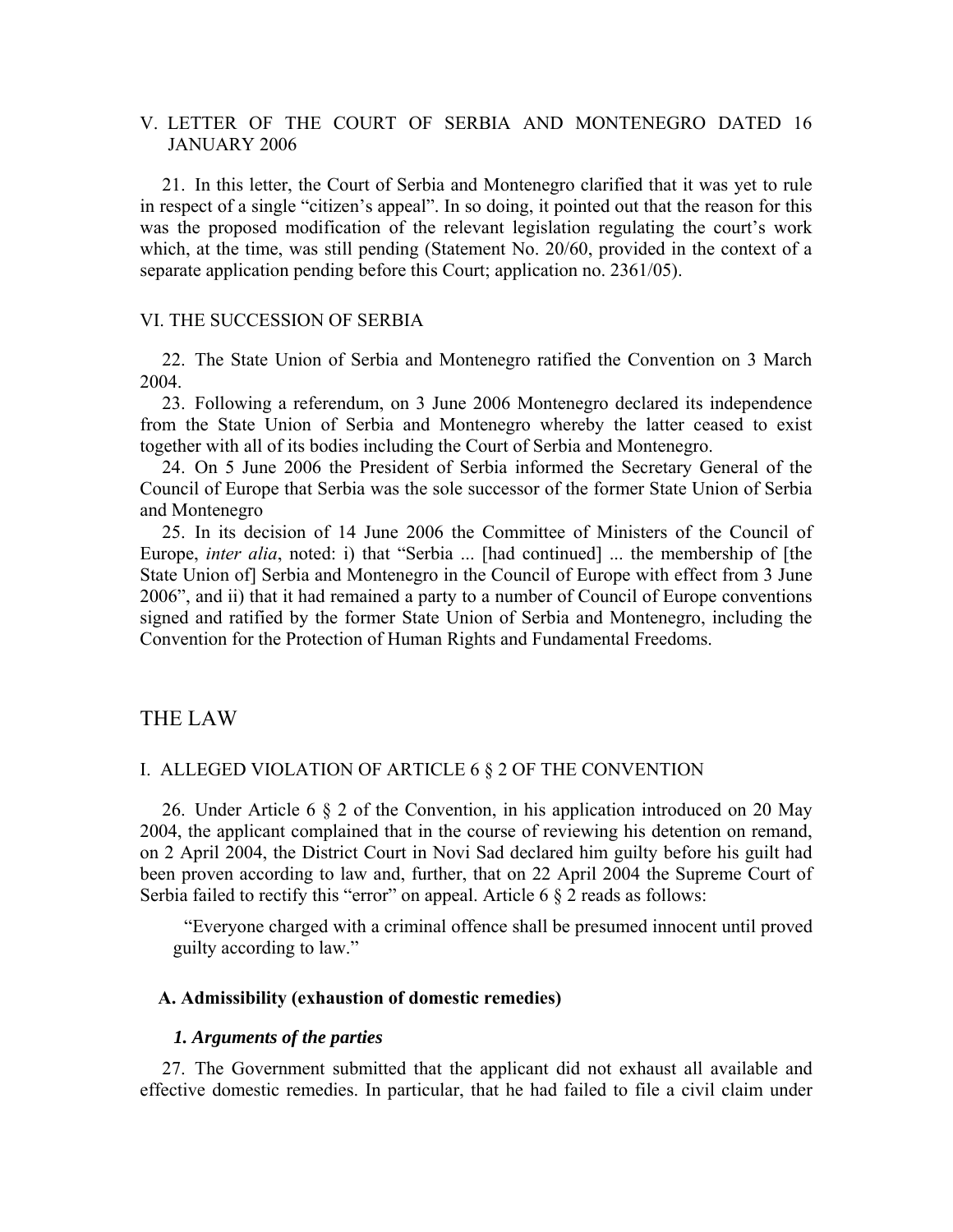Articles 199 and 200 of the Obligations Act, as well as a "citizen's complaint" (appeal) with the Court of Serbia and Montenegro (see paragraphs 15 and 16 above). Further, Article 19 of the Charter on Human and Minority Rights and Civic Freedoms (see paragraph 12 above) enshrined the presumption of innocence, which is why the present case was clearly within the said court's competence *ratione materiae*. Finally, the Government submitted that the Court of Serbia and Montenegro Act was being reviewed and its jurisdiction could, in due course, be amended so that the citizen's complaints could be considered by the court's plenary session instead of the chambers and, further, that its rulings adopted within such a procedure would formally be "decisions" rather than "judgments".

28. The applicant stated that a citizen's complaint, alleging an individual human rights violation, referred to by the Government, was a remedy which was neither available in his case nor effective in general. The applicant recalled that he had lodged his application with the Court on 20 May 2004 but that the respondent Government had since conceded that the Court of Serbia and Montenegro was not in operation before 7 July 2004. Further, even though this court had yet to issue a single judgment in respect of a citizen's complaint, the Government had already started discussing amendments to the relevant legislation, thereby implicitly acknowledging its ineffectiveness to date. Finally, the applicant maintained that, given the relevant domestic law, it was unclear whether a citizen's complaint could be filed once all other legal remedies have been exhausted or only where no such remedies existed in the first place. In any event, there was no jurisprudence which could have provided any guidance in this respect.

#### *2. Relevant principles*

29. The Court recalls that the rule of exhaustion of domestic remedies referred to in Article 35 § 1 of the Convention obliges those seeking to bring a case against the State before an international judicial body to use first the remedies provided by the national legal system, thus dispensing States from answering before an international body for their acts before they have had an opportunity to put matters right through their own legal systems. In order to comply with the rule, normal recourse should be had by an applicant to remedies which are available and sufficient to afford redress in respect of the breaches alleged (see *Assenov and Others v. Bulgaria,* no. 24760/94, § 85, ECHR 1999-VIII).

30. Further, the existence of such remedies must be sufficiently certain not only in theory but also in practice, failing which they will lack the requisite accessibility and effectiveness (see, *mutatis mutandis*, the *Van Droogenbroeck v. Belgium* judgment of 24 June 1982, Series A no. 50, p. 30, § 54).

31. Finally, where there are several effective remedies available, it is for the applicant to select which remedy to pursue in order to comply with the requirements of Article 35 § 1 of the Convention (see *Airey v. Ireland* judgment of 7 October 1979, Series A no. 32, p. 12, § 23).

### *3. Application of these principles to the present case*

32. The Court notes that the Government were unable to cite any domestic jurisprudence where a claim based on Articles 199 and 200 of the Obligations Act had been successfully brought in a case such as the applicant's. However, even assuming that this remedy could have provided the applicant with redress, the Court considers that,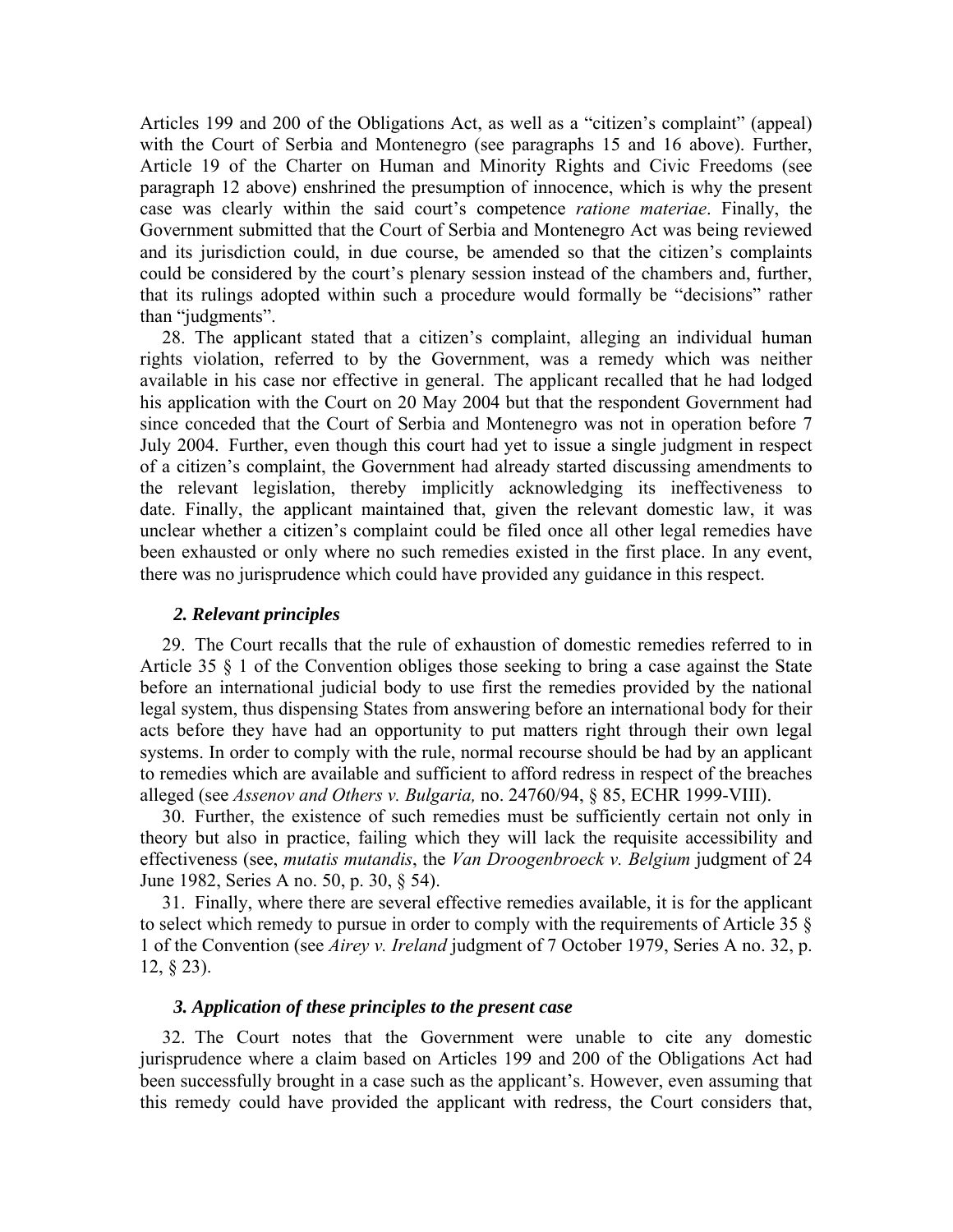having exhausted the effective remedies in the context of his detention, the applicant could not in addition have been reasonably expected to embark upon yet another avenue of "potential redress".

33. The said civil claim, in the specific circumstances of the present case, was thus not necessary to exhaust, pursuant to Article 35 § 1 of the Convention.

34. As regards a "citizen's complaint" with the Court of Serbia and Montenegro, it is noted that on 15 July 2005 the respondent State withdrew its reservation contained in the instrument of ratification of the Convention. Thereby, in the Court's view, the Government implicitly accepted that, prior to that date, the said court could not have been considered effective or even available (see paragraphs 19-20 above).

35. Further, on 16 January 2006, the Court of Serbia and Montenegro itself acknowledged that it had yet to rule on a single "citizen's complaint" alleging an individual human rights violation. Moreover, it was apparently awaiting the adoption of amendments to the Court of Serbia and Montenegro Act, at some point in the unforeseeable future (see paragraph 21 above).

36. Finally, on 3 June 2006 Montenegro declared its independence from the State Union of Serbia and Montenegro whereby the latter ceased to exist, as did all of its bodies including the Court of Serbia and Montenegro (see paragraphs 22-25 above).

37. The Court therefore considers that the applicant was not obliged to exhaust a remedy which was both unavailable at the material time and had remained ineffective until the very break up of State Union of Serbia and Montenegro.

#### *4. Conclusion*

38. The Court concludes that the complaint cannot be declared inadmissible for nonexhaustion of domestic remedies in accordance with Article 35 § 1 of the Convention. Accordingly the Government's objection must be dismissed.

39. The Court also considers that the complaint raises questions of law which are sufficiently serious for its determination to depend on an examination of the merits, no other ground for declaring it inadmissible having been established. The Court therefore declares the complaint admissible.

#### **B. Merits**

### *1. Arguments of the parties*

40. The applicant submitted in particular that, in the course of reviewing his detention on remand, on 2 April 2004 the District Court in Novi Sad declared him guilty before his guilt was proven according to law; that it did so by stating that he had "committed the criminal offences which are the subject of this prosecution", and that on 22 April 2004 the Supreme Court of Serbia failed to rectify this "error" on appeal.

41. The Government submitted that the impugned wording of the District Court in Novi Sad was an obvious mistake, i.e. "an imprecise formulation", and that it should instead have said that there was "a reasonable suspicion" that the applicant had committed the crimes of which he was charged.

42. The applicant maintained that the District Court's reasoning could not be dismissed as a mere mistake. He submitted that there is a fundamental difference between a statement that someone has committed a crime and an assertion that he is simply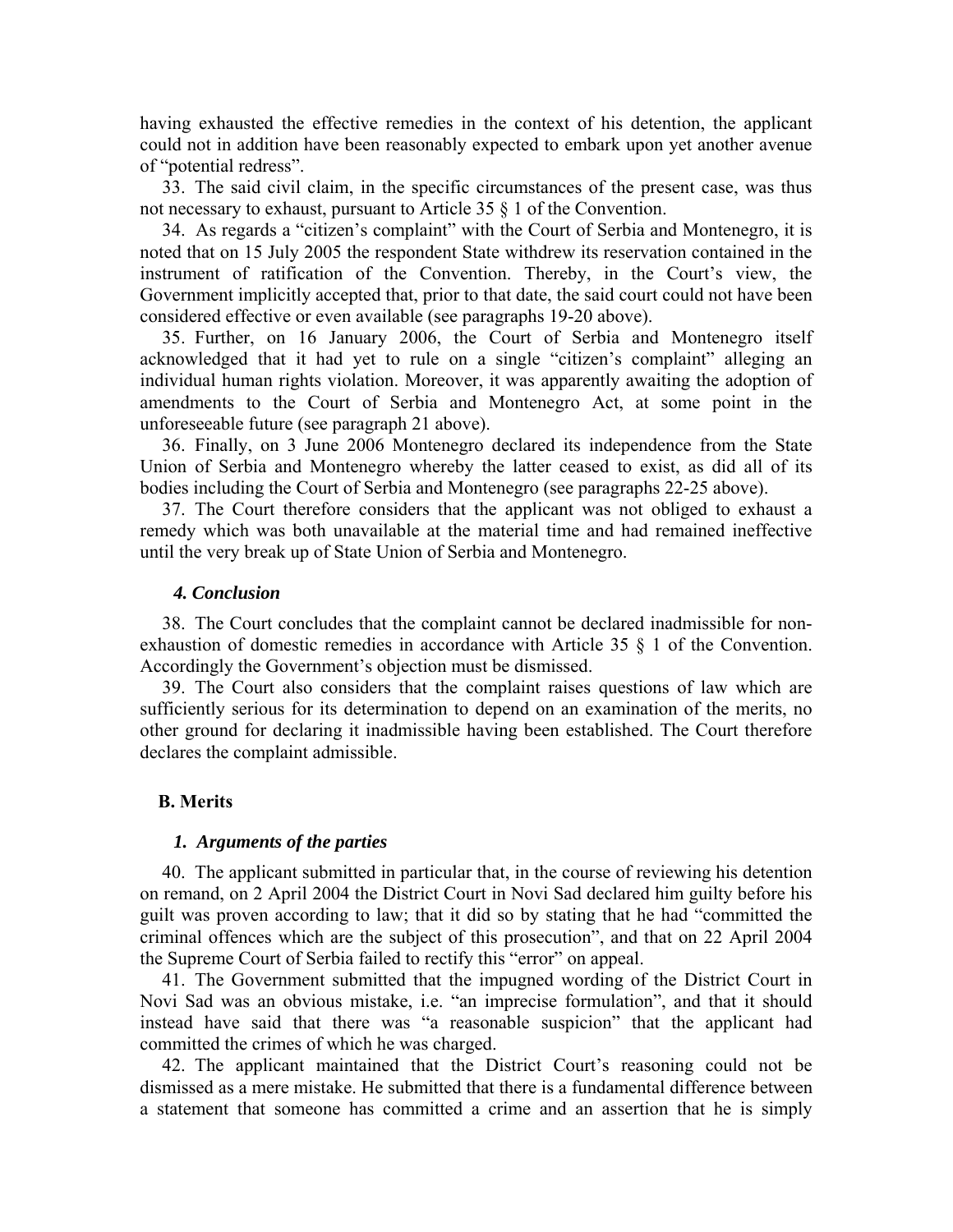suspected of having done so. In any event, even though the decision at issue was appealed to the Supreme Court, via the District Court, neither court did anything to rectify the "error". On the contrary, the Supreme Court rejected the appeal, although it had contained explicit complaints concerning the breach of the presumption of innocence.

43. The Government recalled that on 27 May 2004 the District Court in Novi Sad found the applicant guilty of incitement to murder and sentenced him to eight years in prison, that conviction being subsequently upheld by the Supreme Court on appeal. They concluded that, in such circumstances, there could be no violation of Article 6 § 2 of the Convention and, in so doing, cited the judgments in *Phillips v. the United Kingdom* (no. 41087/98, ECHR 2001-VII) and *Engel and Others v. the Netherlands* (judgment of 8 June 1976, Series A no. 22).

44. The applicant emphasised that a subsequent conviction could not vacate one's initial right to the presumption of innocence.

### *2. Relevant principles*

45. The Court recalls that the presumption of innocence under Article 6 § 2 will be violated if a judicial decision or, indeed, a statement by a public official concerning a person charged with a criminal offence reflects an opinion that he is guilty before his guilt has been proved according to law. It suffices, in the absence of a formal finding, that there is some reasoning suggesting that the court or the official in question regards the accused as guilty, while a premature expression by the tribunal itself of such an opinion will inevitably run foul of the said presumption (see, among other authorities, *Deweer v. Belgium*, judgment of 27 February 1980, Series A no. 35, p. 30, § 56, *Minelli v. Switzerland*, judgment of 25 March 1983, Series A no. 62, §§ 27, 30 and 37, *Allenet de Ribemont v. France*, judgment of 10 February 1995, Series A no. 308, p. 16, §§ 35-36 and *Karakaş and Yeşilırmak v. Turkey*, no. 43925/985, § 49, 28 June 2005).

46. Article 6 § 2 governs criminal proceedings in their entirety, "irrespective of the outcome of the prosecution" (see *Minelli v. Switzerland*, cited above, § 30). However, once an accused is found guilty, in principle, it ceases to apply in respect of any allegations made within the subsequent sentencing procedure (see *Phillips v. the United Kingdom* and *Engel and Others v. the Netherlands*, both cited above).

### *3. Application of these principles to the present case*

47. In view of the facts of the case, as well as the above-cited jurisprudence, the Court finds that the District Court in Novi Sad, in its decision dated 2 April 2004, did pronounce the applicant's guilt before it was proven according to law and, moreover, on 22 April 2004, the Supreme Court of Serbia failed to rectify this "error" on appeal.

48. As regards the Government's suggestion that the impugned wording of the District Court was an obvious mistake, namely "an imprecise formulation", the Court agrees with the applicant that there is a fundamental distinction to be made between a statement that someone is merely *suspected* of having committed a crime and a clear judicial declaration, in the absence of a final conviction, that the individual *ha*s *committed* the crime in question.

49. The fact that the applicant was ultimately found guilty and sentenced to 8 years in prison cannot vacate the applicant's initial right to be presumed innocent until proven guilty according to law. As noted repeatedly in this Court jurisprudence, Article 6 § 2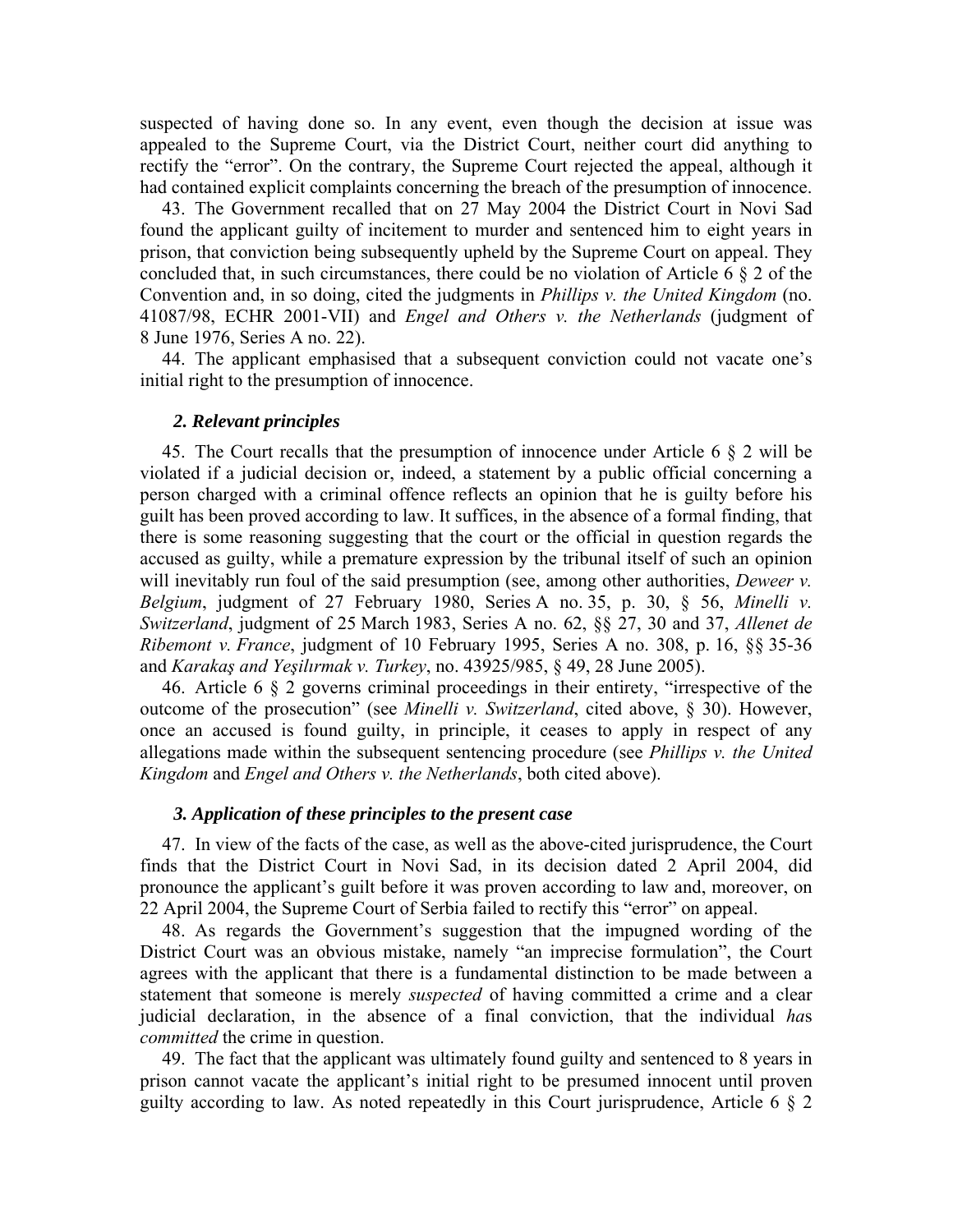governs criminal proceedings in their entirety, "irrespective of the outcome of the prosecution" (see paragraph 46 above).

50. Finally, the Court considers the present case, where the impugned statement was made in the context of detention, clearly distinguishable from those of *Phillips* and *Engel* to which the Government referred (see paragraph 46 above).

51. There has accordingly been a violation of Article 6 § 2 of the Convention.

#### II. ALLEGED VIOLATION OF ARTICLE 6 § 1 OF THE CONVENTION

52. Following the introduction of the application on 20 May 2004, in his submissions of 28 October 2005, for the first time, the applicant complained that one of the judges who had proclaimed him guilty in the District Court on 2 April 2004 was also a member of the same court's trial chamber which convicted him on 27 May 2004. The applicant maintained that the breach of his right to be presumed innocent was thus aggravated and the overall fairness of the criminal proceedings against him undermined.

53. The Court has assumed in favour of the applicant that these complaints could give rise to a separate issue under Article 6 § 1. However, since the applicant's lawyer received the decision of the Supreme Court of Serbia on 7 March 2005 (see paragraph 11 above), the complaints at issue are out of time, within the meaning of Article 35 § 1 of the Convention, and must, therefore, be rejected in accordance with Article 35 §§ 1 and 4 thereof.

#### III. APPLICATION OF ARTICLE 41 OF THE CONVENTION

54. Article 41 of the Convention provides:

"If the Court finds that there has been a violation of the Convention or the Protocols thereto, and if the internal law of the High Contracting Party concerned allows only partial reparation to be made, the Court shall, if necessary, afford just satisfaction to the injured party."

### **A. Damage**

55. The applicant claimed 50,000 euros (EUR) for the non-pecuniary damage suffered as a result of the violation of his right to a fair trial as well as his right to be presumed innocent until proven guilty, guaranteed by Article 6 §§ 1 and 2, respectively.

56. The Government deemed the above amount to be "manifestly unfounded" and declined to provide any additional comments.

57. In the circumstances of the case, the Court considers that the finding of a violation of Article 6 § 2 of the Convention alone constitutes adequate just satisfaction in respect of the compensation claimed under this head (see, *mutatis mutandis*, *Lavents v. Latvia*, no. 58442/00, 28 November 2002).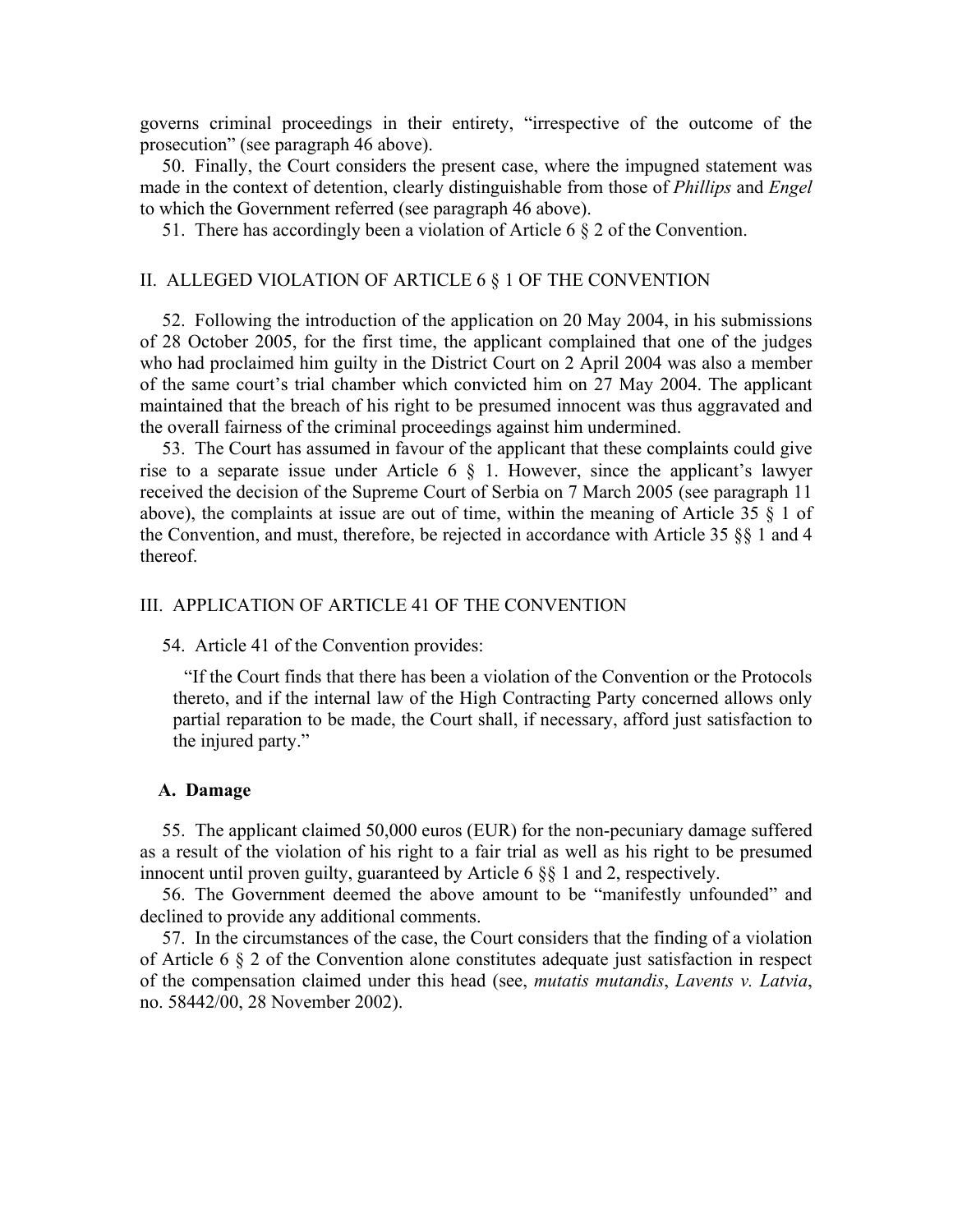### **B. Costs**

58. The applicant also claimed a total of EUR 662 for the costs of his legal representation before this Court.

59. The Government deemed the above amount to be also "manifestly unfounded" and declined to provide any additional comments.

60. The applicant provided the Court with an itemised and precise calculation of these costs, fully in accordance with the "Lawyer's Remuneration Tariff", as amended in 2004 and published in *OG SCG* no. 58/04 ("*Tarifa o nagradama i naknadama troškova za rad advokata*").

61. The Court therefore considers that these costs have been actually and necessarily incurred, and are reasonable as to quantum. Consequently, it awards the full claim of EUR 662.

### **C. Default interest**

62. The Court considers it appropriate that the default interest should be based on the marginal lending rate of the European Central Bank plus three percentage points.

# FOR THESE REASONS, THE COURT UNANIMOUSLY

- 1. *Declares* the complaint under Article 6 § 2 of the Convention admissible and the remainder of the application inadmissible;
- 2. *Holds* that there has been a violation of Article 6 § 2 of the Convention;
- 3. *Holds* that the finding of a violation constitutes sufficient just satisfaction for any nonpecuniary damage which the applicant may have suffered;
- 4. *Holds*

(a) that the respondent State is to pay the applicant, within three months from the date on which the judgment becomes final, in accordance with Article 44 § 2 of the Convention, EUR 662 (six hundred and sixty-two euros) for costs, to be converted into the national currency of the respondent State at the rate applicable at the date of settlement, plus any tax that may be chargeable;

(b) that from the expiry of the above-mentioned three months until settlement simple interest shall be payable on the above amounts at a rate equal to the marginal lending rate of the European Central Bank during the default period plus three percentage points.

Done in English, and notified in writing on 19 September 2006, pursuant to Rule 77 §§ 2 and 3 of the Rules of Court.